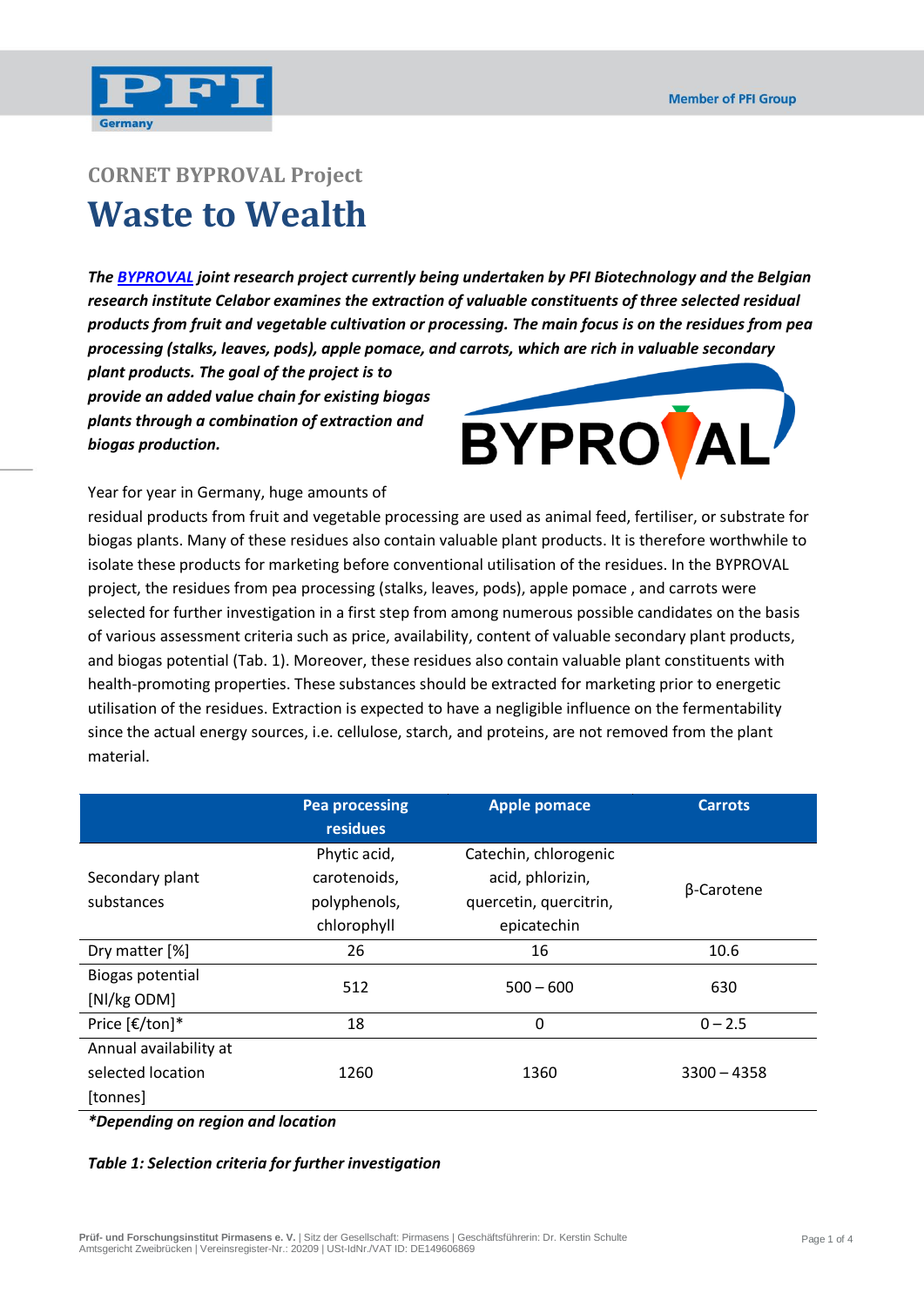

#### *Extraction Before or After Ensilage?*

With regard to the value chain as depicted in Fig. 1 it was important to establish which is the more effective extraction strategy: before or after preservation by ensilage. Ensilage is the standard method for preservation of substrates in the biogas sector. On compaction in a silage clamp with exclusion of oxygen fermentation processes take place with naturally occurring organisms which lead to acidification and hence preservation of the material, as in the case of sauerkraut. The process can be accelerated by use of silage additives. As a rule, these are mainly lactic acid bacteria cultures; in high concentration they boost conversion of the fermentable substances.



### *Fig. 1: Positioning of BYPROVAL in the value chain of an agricultural biogas plant. Extraction A and Extraction B refer to the two available options, extraction before or after ensilage.*

It turned out that all three substrates can be ensilaged. Fig. 2 shows the degree of acidification after ensilage. The dominance of lactic acid fermentation is clearly to be seen in the case of pea processing waste and carrots. In contrast, alcoholic fermentation predominates in the case of apple pomace.



*Fig. 2: Acid and alcohol concentrations (mg/kg) in the substrates after ensilage*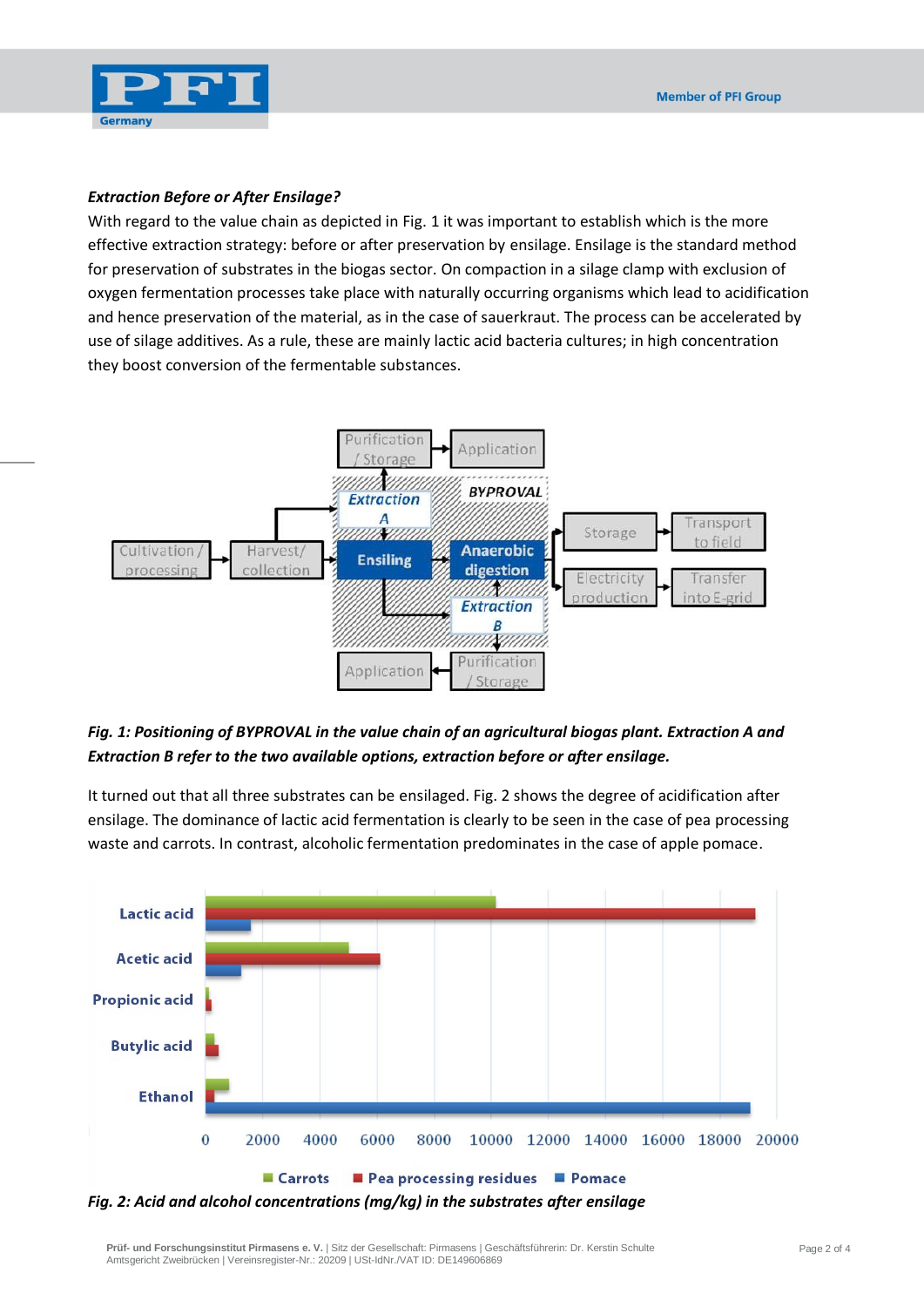

All three residual materials gave satisfactory results with respect to conservation. It remains to determine the influence of ensilage on the concentration of the valuable plant products. Preliminary results suggest that these substances undergo degradation during ensilage. If this should prove to be the case for all substrates, it will be necessary to adopt the alternative strategy of extraction prior to ensilage. The influence of extraction on ensilage and the consequences for substrate handling will become apparent by the end of the project.

#### *Practical Implementation*

A case study performed in conjunction with the project will ensure faster implementation of the results. The BGA Friedrich biogas plant operated by the company Theo & Ingrid & Alexander Friedrich GbR in the Palatinate vegetable growing region of Germany will serve for theoretical consideration of the use of an extraction unit on the site of a biogas plant. All relevant plant data have already been recorded. The plant is in the immediate vicinity of areas used to grow vegetable. Up to 40,000 tonnes per annum can be produced within a radius of 12 km (Tab. 2). On the basis of laboratory results from Celabor and PFI, an extraction unit is being designed for integration into the biogas system of BGA Friedrich. The thermal energy necessary for the extraction process is to be supplied by the CHP plant, thus minimising energy consumption. The EU Fertilisers Regulation foresees hygienisation of fertilising products produced from waste materials. This requirement should be fulfilled by extraction with an extraction unit designed to provide the temperatures and residence times necessary to ensure hygienisation.

| Input material                   | 90 % maize, 10 % grass |  |  |
|----------------------------------|------------------------|--|--|
| Feed rate [t/d]                  | 32                     |  |  |
| Feedstock supply area [ha]       | 230                    |  |  |
| Feedstock supply radius [km]     | 12                     |  |  |
| Fermenters $[m3]$                | $2 \times 950$         |  |  |
| Silage clamps $[m^3]$            | 2 x 910, 1920          |  |  |
| $CHP$ $[kW_{el}]$                | 250, 340               |  |  |
| Future option:                   |                        |  |  |
| Vegetable processing waste       | 40,000 t/a             |  |  |
| (carrots, potatoes, leeks, etc.) |                        |  |  |
| Availability of substrates       | June to November       |  |  |

#### *Table 2: Characteristic data of BGA Friedrich*

The project is being conducted in cooperation with the Belgian Celabor Research Institute. [Celabor,](http://www.celabor.be/) based in the Walloon Region of Belgium, is a scientific and technical services centre in the Petit-Rechain industrial park located in the vicinity of Verviers. The institute offers scientific and technical support for companies in the agri-food, environmental, packaging, paper, and textiles sectors.

IGF Project No. 152 EN of the Test and Research Institute Pirmasens is funded by the German Federal Ministry of Economics and Energy through the [German Federation of Industrial Research Associations](http://www.aif.de/)  [\(AiF\)](http://www.aif.de/) within the IGF programme for promoting industrial cooperative research and development in accord with a resolution passed by the German Federal Parliament. We would like to take this opportunity to express our thanks for this funding.